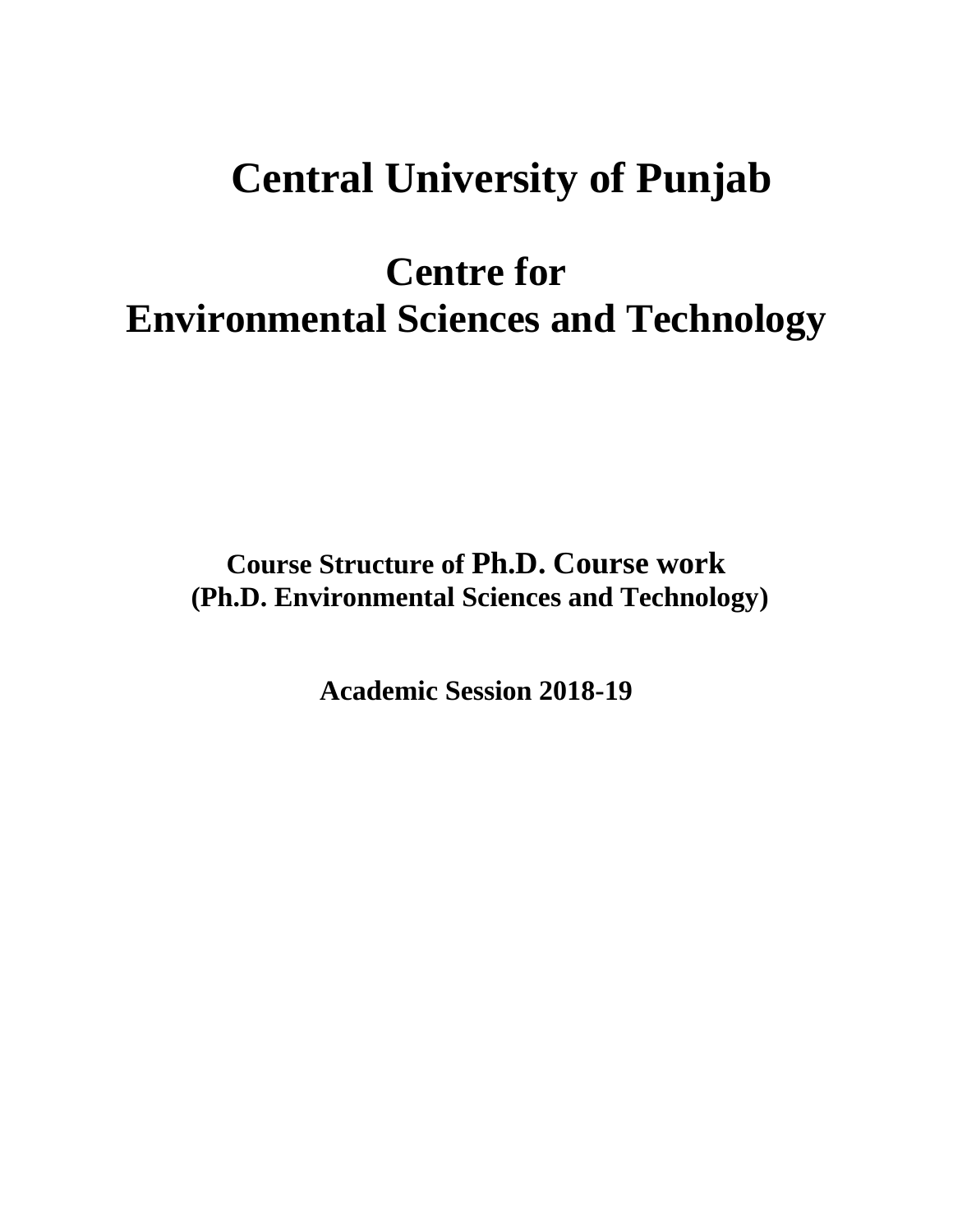| Sl. No         | Paper<br>Code  | <b>Course Title</b>                                                            | L              | T                | P              | Cr             | Total<br>marks |
|----------------|----------------|--------------------------------------------------------------------------------|----------------|------------------|----------------|----------------|----------------|
| 1              | <b>EVS 701</b> | <b>Research Methodology</b>                                                    | 4              | 1                | $\Omega$       | 4              | 100            |
| $\overline{2}$ | <b>EVS 702</b> | <b>Computer Applications</b>                                                   | $\overline{2}$ | $\mathbf{1}$     | $\Omega$       | $\overline{2}$ | 50             |
| 3              | <b>EVS 703</b> | <b>Biostatistics</b>                                                           | $\overline{2}$ | $\mathbf{1}$     | $\overline{0}$ | $\overline{2}$ | 50             |
| 4              | <b>EVS XXX</b> | Elective I                                                                     | $\overline{4}$ | 1                | $\theta$       | $\overline{4}$ | 100            |
| 5              | <b>EVS XXX</b> | Elective II                                                                    | $\overline{4}$ | 1                | $\overline{0}$ | $\overline{4}$ | 100            |
| 6              | <b>EVS 704</b> | EVS Lab I (Computer<br>Applications)                                           | $\overline{0}$ | $\overline{0}$   | $\overline{2}$ | $\overline{2}$ | 50             |
| 7              | <b>EVS 705</b> | EVS Lab II (Instrumental<br>methods of Analysis)                               | $\overline{0}$ | $\boldsymbol{0}$ | $\overline{2}$ | $\overline{2}$ | 50             |
| 8              | <b>EVS 799</b> | Seminar                                                                        | $\overline{0}$ | $\overline{0}$   | $\overline{2}$ | $\overline{2}$ | 50             |
|                | <b>EVS 711</b> | <b>Water Treatment Technologies</b>                                            | 4              | $\mathbf{1}$     | $\overline{0}$ | 4              | 100            |
| 5              | <b>EVS 712</b> | <b>Biological Wastewater Treatment</b><br>Technologies                         | 4              | $\mathbf{1}$     | $\overline{0}$ | $\overline{4}$ | 100            |
| & 6            | <b>EVS 713</b> | <b>Bioenergy and Bioproducts</b>                                               | 4              | $\mathbf{1}$     | $\Omega$       | 4              | 100            |
|                | <b>EVS 714</b> | <b>Application of Remote Sensing</b><br>and GIS in Environmental<br>Management | 4              | $\mathbf{1}$     | $\Omega$       | $\overline{4}$ | 100            |
|                |                | Total                                                                          | 16             |                  | 6              | 22             | 550            |

**\*Students may opt any two relevant courses within or outside the Centre**

**Synopsis Submission at the end of Semester II** 

**L: Lectures T: Tutorial P: Practical Cr: Credits**

Total Marks: Continuous Assessment and End-Term Exam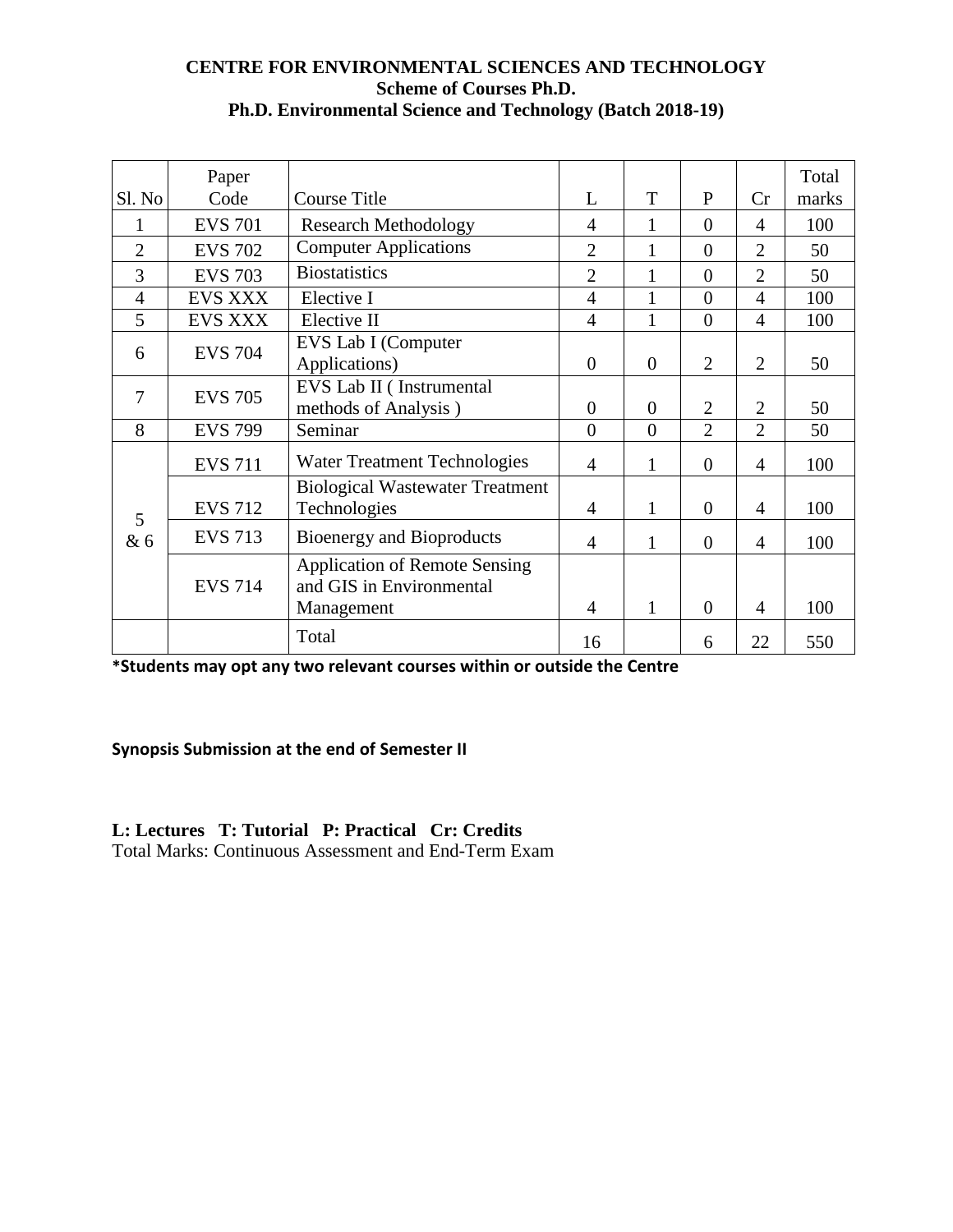#### **CENTRE FOR ENVIRONMENTAL SCIENCES AND TECHNOLOGY**

**Scheme of Courses Ph.D.**

#### **Ph.D. Environmental Science and Technology (Batch 2018-19) Course Title: Research Methodology**

**Paper Code: EVS 701**

# **Unit 1: Introduction**

Meaning and importance of research, Critical thinking, formulating hypothesis and development of research plan, Review of literature, Interpretation of results and discussion. Scientific writing, Writing research paper, Poster preparation and presentation and Dissertation. Library Classification systems, e-Library, Reference management, Web-based literature search engines.Plagiarism, copyright issues. (14 Lectures)

## **Unit 2: Research Procedure**

Review of Literature, Identifying gap areas for literature review, formulation of research questions, development of working hypothesis, Sampling: Designing probability and non probability sampling techniques for research problems, reliability and validity of qualitative and quantitative tools. Quantitative and qualitative data analysis. (14 Lectures)

# **Unit 3: Quantitative Analysis**

Acid-Base, complexometric, argentometric, iodo- and iodimetric, redox and coulometric titrations. Gravimetric analysis – total solids, suspended solids and volatile solids. pH meter, Conductivity meter, TDS meter, DO meter, Salinity meter

# **Unit 4: Instrumental Analysis and Chromatographic Technique**

UV-Vis spectrophotometer, Flame photometry, Atomic absorption and atomic emission spectrophotometry, mass spectrometry.

Classical methods like paper chromatography, TLC, Column chromatography, GC, LC, IC, HPLC, GC-MS.

# **Suggested Readings:**

- 1. Eaton, A. D., Clesceri, L.S., Rice, E.W. and Greenberg, A.E. (2005). *Standard methods for examination of water and wastewater 21st Edition.* American Public Health Association,American Water Worker Association, Water Environment Federation, USA.
- 2. Ewing, G. W. (1985), *Instrumental methods of chemical analysis, 5th edition,* McGraw Hill Publications, USA.
- 3. Gupta, S. (2005). *Research methodology and statistical techniques*, Deep and Deep Publications (P) Ltd. New Delhi.
- 4. Katz, M.(1977). *Methods of air sampling and analysis*, *2nd edition,* American Public Health Association, USA.
- 5. Kothari, C.R. (2008). *Research methodology(s)*. New Age International, New Delhi.
- 6. Patnaik, P. (2010). *Handbook of environmental analysis,* CRC Press, UK.
- *7.* Shukla, S. K. and Srivastava, P. R. (1992). *Methodology for environmental monitoring and assessment,* Commonwealth Publishers, New Delhi.
- 8. Skoog D. A., Holler F.L. and Crouch, S. R. (2007). *Principles of instrumental analysis,* Thomson Brooks/Cole Publishers, Australia.
- 9. Svehla G. (1996). *Vogel's qualitative inorganic analysis, 7th Edition,* Prentice Hall, USA.
- 10. Wiersma G.(2004). *Environmental monitoring,* CRC Press, UK

| ப | т | Þ | Cr | <b>Marks</b> |
|---|---|---|----|--------------|
|   |   |   |    | 100          |

(12 Lectures)

(16 Lectures)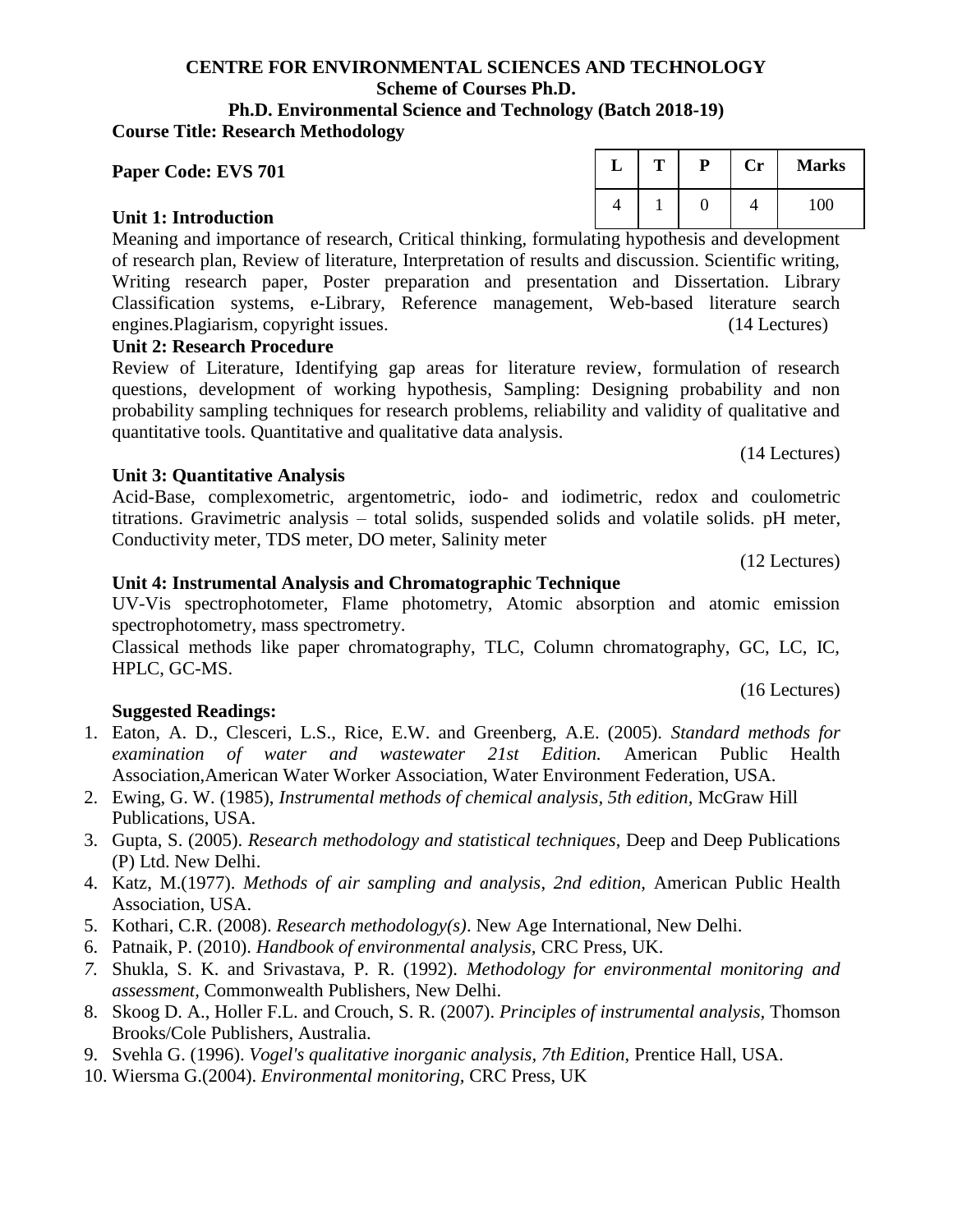**Ph.D. Environmental Science and Technology (Batch 2018-19)**

**Course Title: Computer Applications**

**Paper Code: EVS 702**

| ., | D | <b>Marks</b> |
|----|---|--------------|
|    |   | ЭU           |

# **Unit 1**

**Fundamentals of computers:** Parts of computers, Hardware, BIOS, Operating systems, Binary system, Logic gates and Boolean algebra.

### **Unit 2**

**World wide web:** Origin and concepts, Latency and bandwidth, Searching the internet, Advanced web-search using Boolean logic, Cloud computing. (7 Lectures)

# **Unit 3**

**Computer language:** Basic DOS commands, AutoHotKey scripting language, HTML and basic structure of a webpage, Designing websites. (7 Lectures)

#### **Unit 4**

Sharing Data over Network, Computer Configuration, Memory Hierarchy, Software Structure. Introduction to MS Paint, Notepad and Word. Introduction to Word Processing and Microsoft Office, Creating and Saving Documents, Text Formatting, Tables, Document Review Option, Mail Merge, Inserting Table of Contents, Reference Management.

**Application software:** Spreadsheet applications, Word-processing applications, Presentation applications, Internet browsers, Reference management, and Image processing applications. Introduction to MATLAB.

(10 Lectures)

(7 Lectures)

Suggested readings:

1. Gookin, D. (2007). MS Word for Dummies.Wiley.

2. Harvey, G. (2007). MS Excel for Dummies. Wiley

3. Sinha, P.K., Computer Fundamentals, BPB Publications

4. Bhatt, Pramod Chandra P. (2008). An introduction to Operating systems: Concept and

practice. 2nd Edition. PHI learning Pvt. Ltd, New Delhi.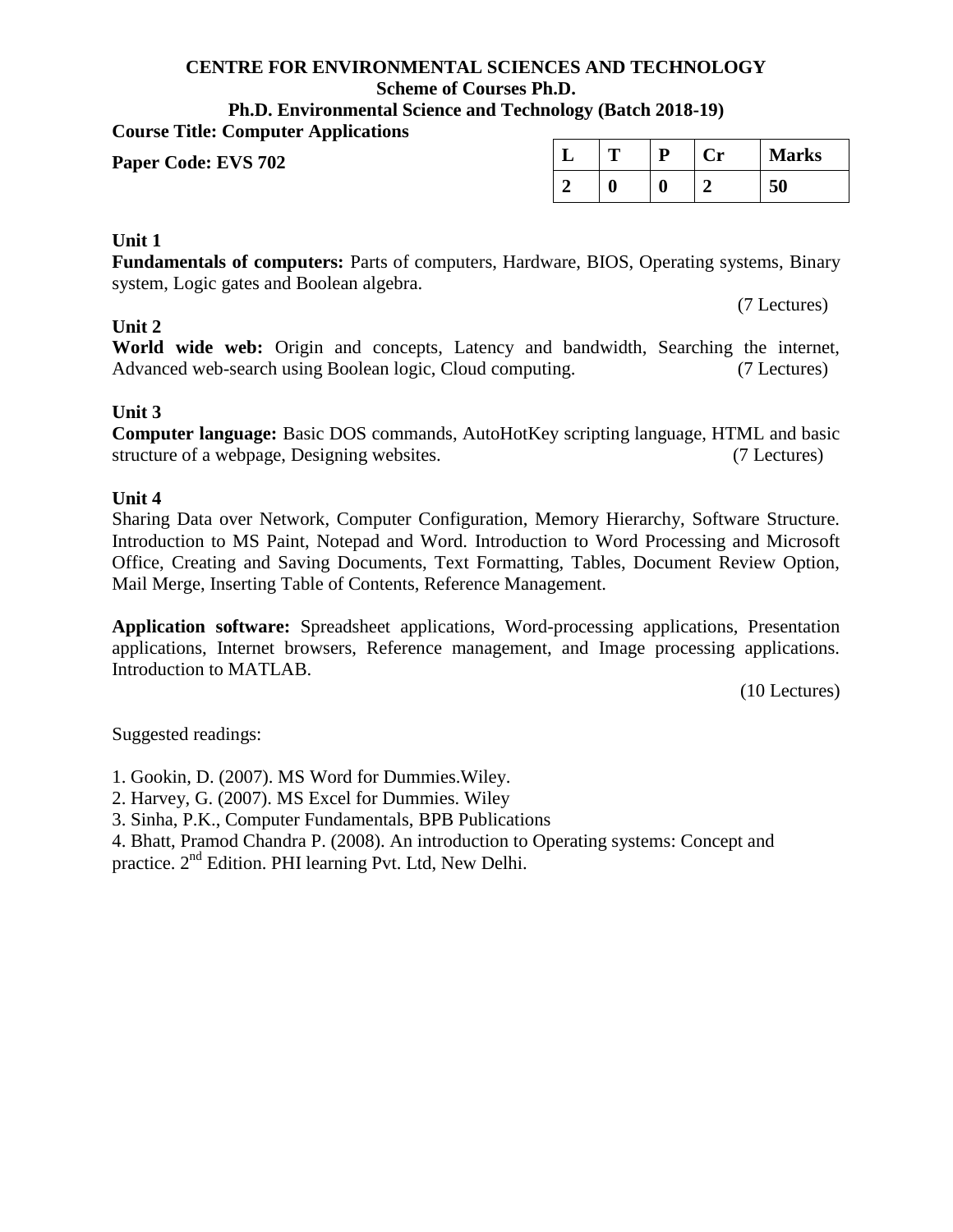**Ph.D. Environmental Science and Technology (Batch 2018-19)**

**Course Title: Basic Statistics** 

**Paper Code: EVS.703** 

|  | D | Credit   Marks |  |
|--|---|----------------|--|
|  |   |                |  |

# **Unit 1**

**Overview of biostatistics:** Meaning, need and importance of statistics. Attributes and variables. Measurement and measurement scales. Collection and tabulation of data. Diagrammatic representation of frequency distribution: histogram, frequency polygon, frequency curve, ogives, stem and leaf plot, pie chart. Difference between parametric and non-parametric statistics, Univariant and multivariant analysis, Confidence interval, Errors, Levels of significance, Hypothesis testing.

**Descriptive statistics:** Measures of central tendency and dispersal, Histograms, Probability distributions (Binomial, Poisson and Normal), Sampling distribution, Kurtosis and Skewness. Linear regression and correlation (Karl Pearson's and Spearman's) and residual plots, curve fitting. Error analysis- types of errors, instrumental, statistical, propagation of errors.

(14 Lectures)

# **Unit 2**

Random experiments, sample spaces (finite and infinite), events, algebra of events, three basic approaches to probability, combinatorial problems. Axiomatic approach to probability. Product sample spaces, conditional probability, Bayes' formula. **Probability distributions**- Binomial, Poission, Gaussian, Lorentzian distributions.

**Sampling and Testing-Experimental design and analysis:** Sampling techniques, Sampling theory, Steps in sampling, Collection of data-types and methods.

**Comparing means of two or more groups:** Student's t-test, Paired t-test, Mann-Whitney Utest, Wilcoxon signed-rank, One-way and two-way analysis of variance (ANOVA), Critical difference (CD), Least significant difference (LSD), Kruskal–Wallis one-way ANOVA by ranks, Friedman two-way ANOVA by ranks,  $\chi$ 2 test.

**Least square fitting:** Least square fit to a straight line, polynomial, matrix, arbitrary function. Testing the Fit- Chi square test, Linear correlation coefficient, multi variable correlations, Confidence intervals. (14 Lectures)

# **Suggested Readings:**

- 1. Guest, P.K. (2012). Numerical methods of curve fitting, Cambridge University Press, Cambridge, U.K.
- 2. Meyer, P.L. (1975). Introductory Probability and Statistical Applications Oxford & IBH Pub, 1975.
- 3. Hogg, R.V. and Raise, A.T. (1978): Introduction to mathematical statistics, Macmillan Pub. Co. Inc.
- 4. Croxton, F.E. and Cowden, D.J. (1975): Applied General Statistics.
- 5. Hoel, P.G. (1997). Introduction to Mathematical Statistics.
- 6. Johnson, S. (2009). *Windows 7 on demand*. Perspiration Inc., USA.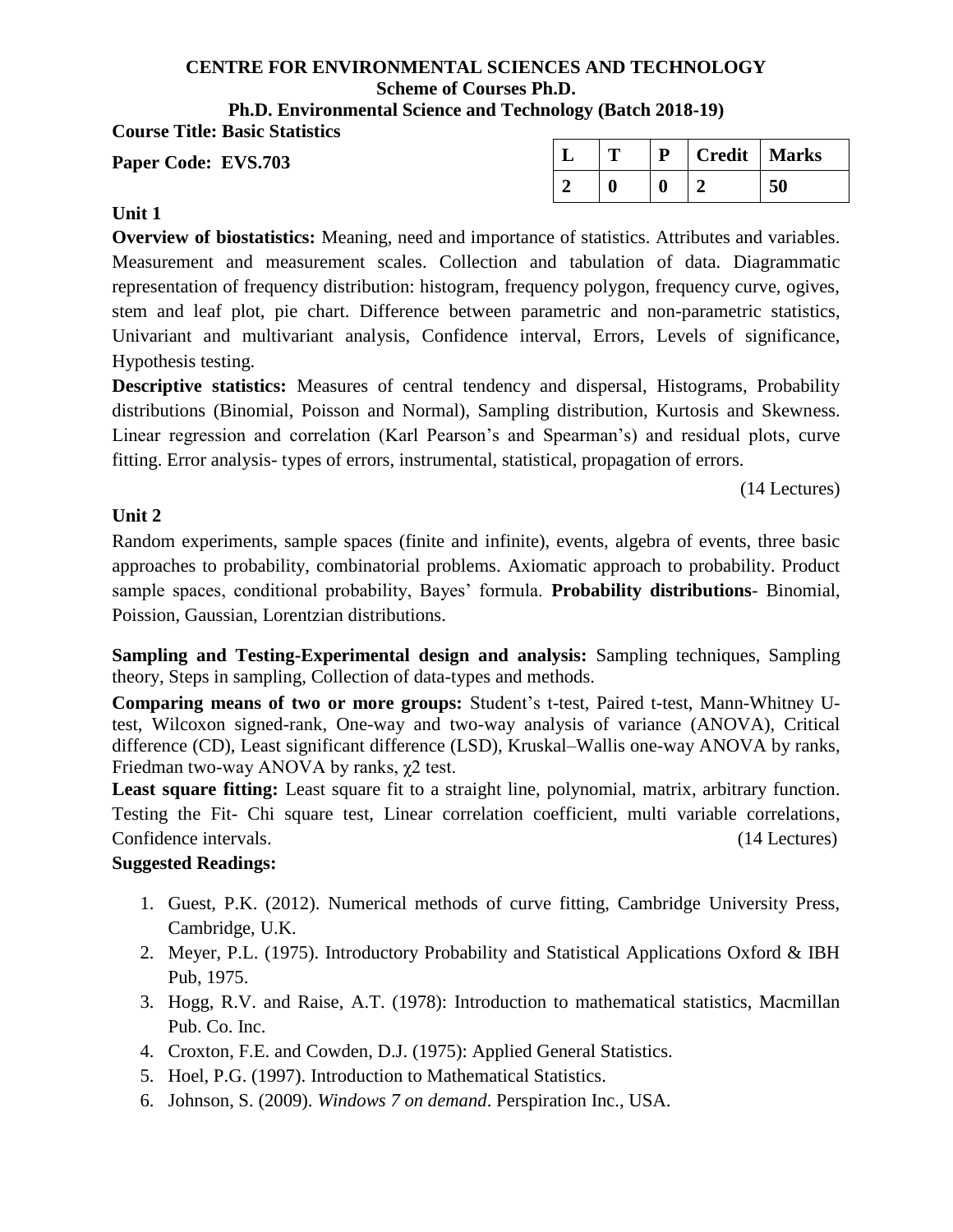# **Ph.D. Environmental Science and Technology (Batch 2018-19)**

- 7. Norman, G. and Streiner, D. (2008). *Biostatistics: The Bare Essentials*. 3rd Edition, Decker Inc., Canada.
- 8. Sokal, R.R. and Rohlf, F.J. (1994). *Biometry: The Principles and Practices of Statistics in Biological Research.* W.H. Freeman and Company,USA.
- 9. Thurrott, P. and Rivera, R. (2009). *Windows 7 Secrets*. Wiley Publishing, USA.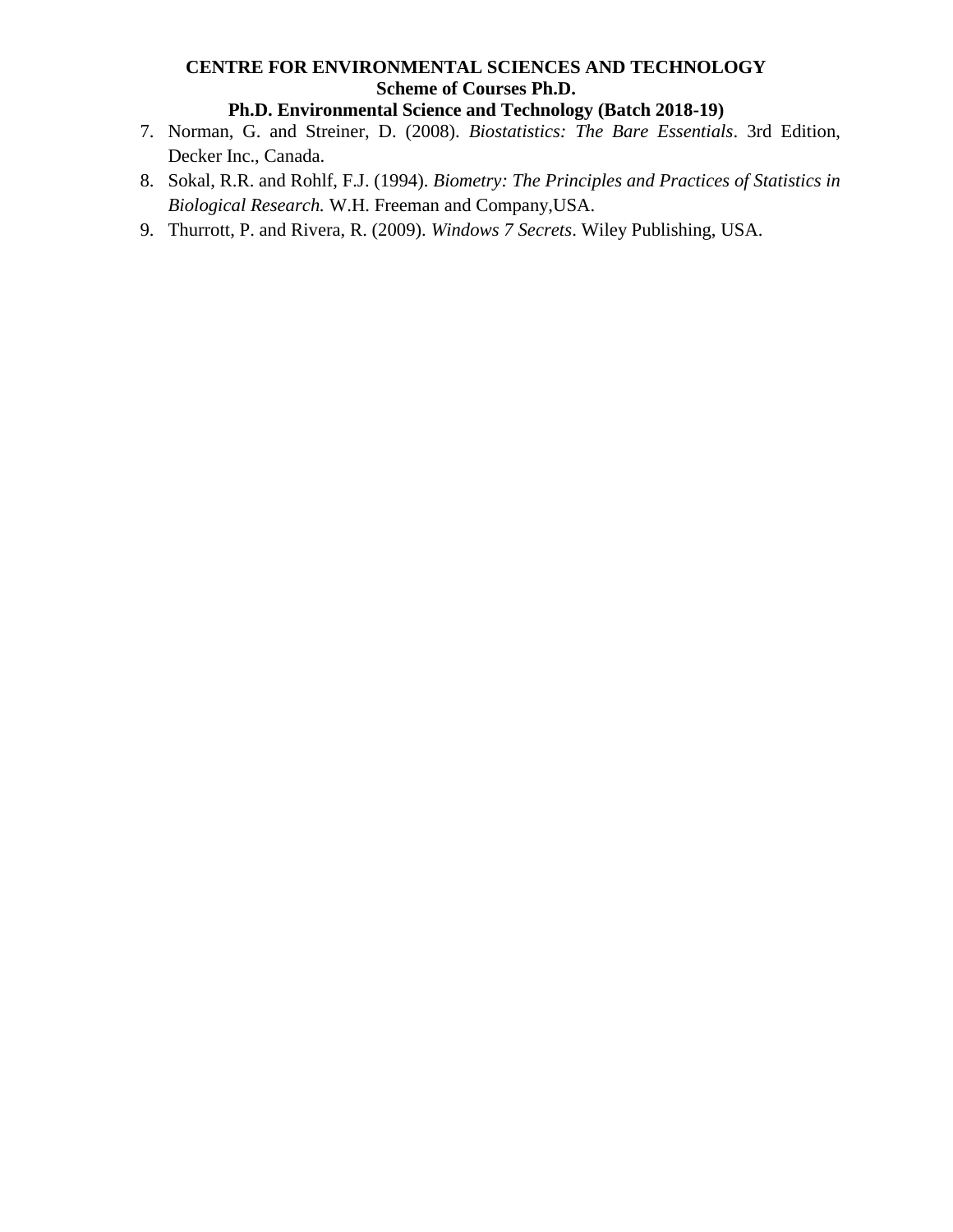**Course Title: EVS Lab I (Statistics and Computer Applications) Paper Code: EVS.704**

|  |  | <b>Marks</b> |
|--|--|--------------|
|  |  |              |

- 1. Familiarization with Advances in MS Office (MS WORD, MS Excel)
- 2. Familiarization with SPSS
- 3. Analysis of variance
- 4. Chi square test
- 5. t-test
- 6. F-test
- 7. Z-test

# **Course Title: EVS Lab II (Instrumental Methods of Analysis) Paper Code: EVS.705**

|  | w | Marks |
|--|---|-------|
|  |   |       |

- 1. Familiarization with GC, HPLC
- 2. To determine the pH of water, soil and sludge sample
- 3. Conductivity measurement and conductometric titrations.
- 4. Adsorption study Iodine value determination of charcoal.
- 5. TCLP extract preparation
- *6.* Determination of Gross Calorific Value of fuel/straw samples using Bomb Calorimeter.
- 7. To determine the kinematic viscosity of the sample by viscometer
- 8. Determination of flash point of the sample by flash point apparatus
- 9. To determine the cloud and pour point of the sample
- 10. To analyze the biogas composition by gas chromatography
- 11. Precipitation titrations : Solubility product based chloride determination.
- 12. Flocculation studies of wastewater samples.
- 13. Complexometric titration for determination of hardness (Total, Ca, permanent and Temporary).
- 14. Gravimetric determination of Sulphate, Silica content
- 15. Determination of Sulphide by iodometric titration.
- 16. Determination of DO, COD and BOD of waste water.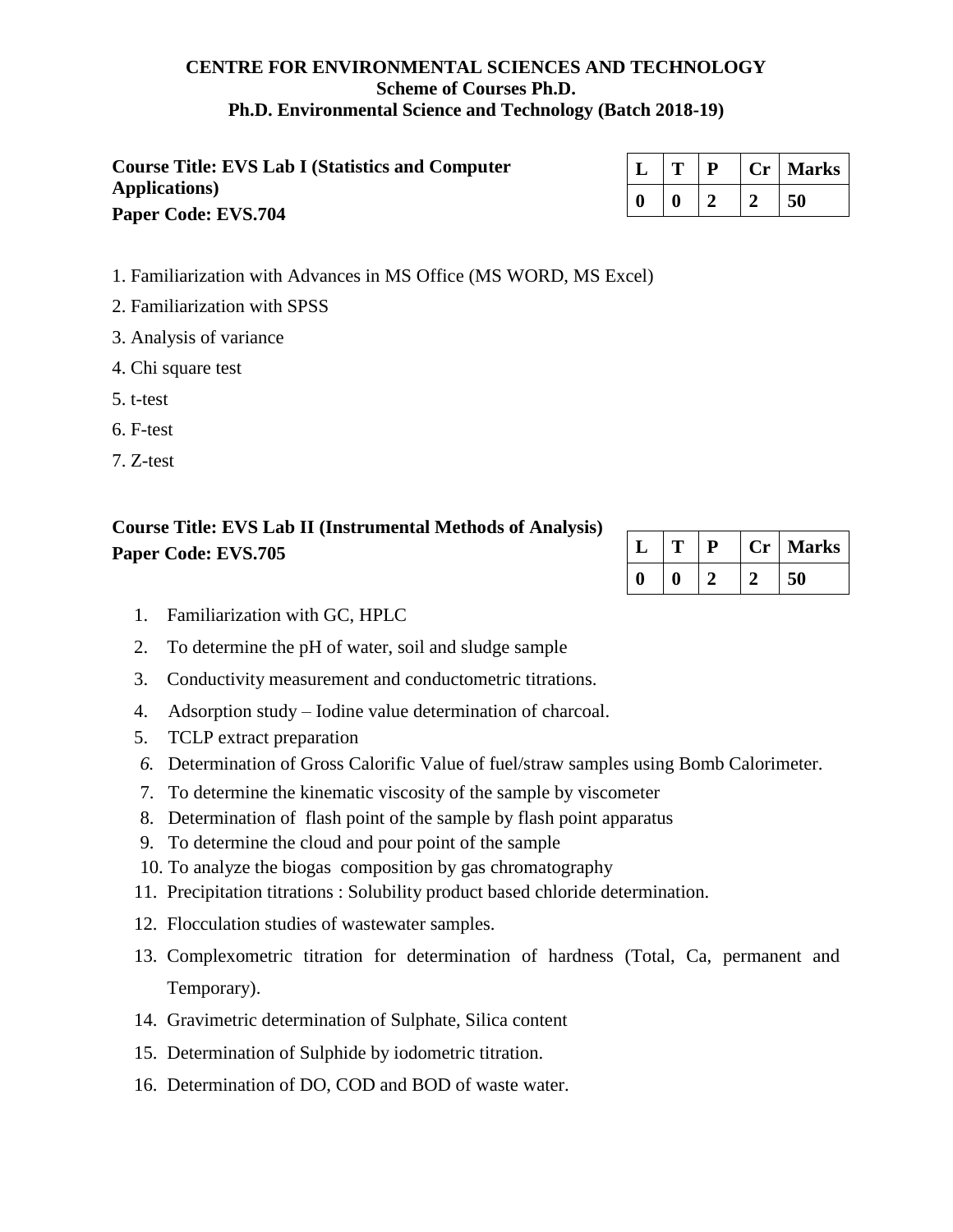# **Ph.D. Environmental Science and Technology (Batch 2018-19)**

**Course Title: Water Treatment Technologies**

**Paper Code: EVS 711**

# **Unit 1: Introduction**

Water as elixir of life, Water Pollution: Causes and Management, Drinking water, Standards for water Quality, Water analysis, water purification, Waste water & treatment technologies.

(14 Lectures)

 $L \mid T \mid P \mid Cr \mid$  Marks

4 1 1 0 4 1 100

# **Unit-2: Sedimentation and Ion exchange**

Sedimentation: Principle and process of sedimentation, Coagulation, methods for determining Optimum coagulation dose, Flocculation process etc. Water softening, demineralization, deionization, ion specific resins, packing of resins, resin regeneration. (14 Lectures)

# **Unit-3: Adsorption**

Characteristics of adsorbents like Silica gel, Zeolites, Activated carbon. Waste materials as adsorbents, research for new adsorbents, chemistry of adsorption, particle size analysis, zeta potential, adsorption kinetics, adsorption equilibrium etc. Adsorption Isotherms [\(Freundlich,](http://en.wikipedia.org/wiki/Adsorption#Freundlich) [Langmuir,](http://en.wikipedia.org/wiki/Adsorption#Langmuir) BET, Kisliuk etc.), Adsorption chillers,Adsorption spillover,Polymer adsorption.Sand filter, Charcoal filter, Dual media filter, Pressure filter, filter media, Filter operation. Inclusion based removal of organic pollutants like dyes, pesticides and PCBs, polymer immobilization of host for water treatment. (14 Lectures)

### **Unit-4: Reverse Osmosis**

Membrane Processes, types of membrane, characterization of membranes, nano-membranes and their formation, efficiency of different membranes in removal of different elements. Chemical oxidation and precipitation.Deflurodation, iron, manganese  $\&$  arsenic removal. (14 Lectures) **Suggested Readings:**

- 1. [American Water Works Association](http://books.mhprofessional.com/contributor.php?id=45431) and [James Edzwald](http://books.mhprofessional.com/contributor.php?id=47733) (2011). *Water Quality & Treatment: A Handbook on Drinking Water*. McGraw-Hill Professional, New York.
- 2. Eckenfelder, W.W. Jr., Ford, D.L. and Englande, A.J. Jr. (2009). *Industrial water quality*. McGraw-Hill, New York.
- 3. Eaton, A.D., American Public Health Association, American Water Works Association and Water Environment Federation (2005). *Standard Methods for the Examination of Water and Wastewater*. Washington, D. C: American Public Health Association.
- 4. Patnaik P. (2011). *Handbook of Environmental Analysis: Chemical Pollutants in Air, Water, Soil, and Solid Wastes.* CRC Press.
- 5. Rouquerol, F., Rouquerol, J., and Sing, K.S.W. (1999). *Adsorption by Powders and Porous Solids: Principles, Methodology, and Applications*. Academic Press, San Diego.
- 6. American Water Works Association and James Edzwald (2011). Water Quality & Treatment: A Handbook on Drinking Water. McGraw-Hill Professional, New York.Eckenfelder, W.W. Jr., Ford, D.L. and Englande, A.J. Jr. (2009). Industrial water quality. McGraw-Hill, New York.
- 7. Eaton, A.D., American Public Health Association, American Water Works Association and Water Environment Federation (2005). Standard Methods for the Examination of Water and Wastewater. Washington, D. C: American Public Health Association.
- 8. Patnaik P. (2011). Handbook of Environmental Analysis: Chemical Pollutants in Air, Water, Soil, and Solid Wastes. CRC Press.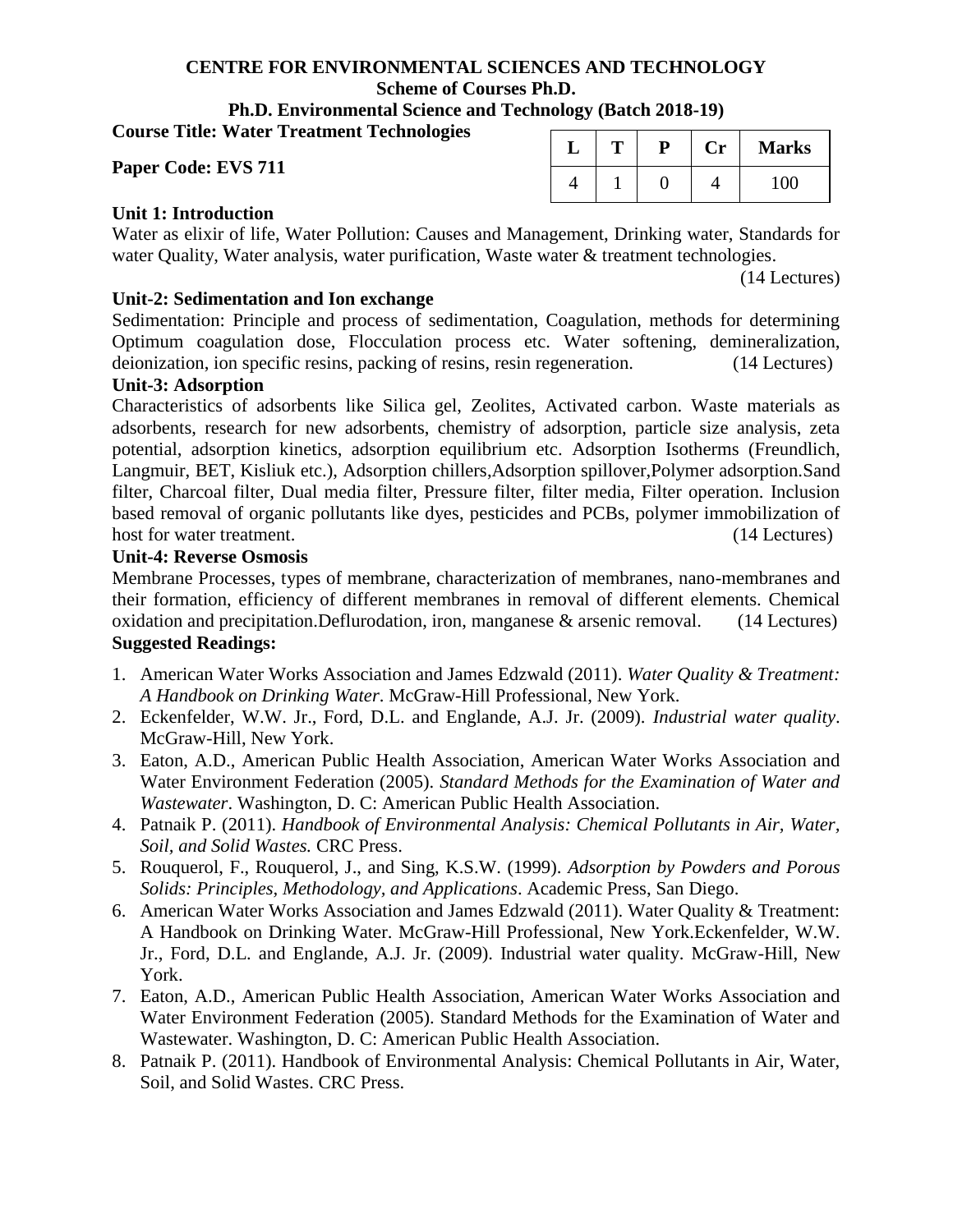# **Course Title: Biological Wastewater Treatment Technologies Paper Code: EVS 712**

|  | D | Cr | <b>Marks</b> |
|--|---|----|--------------|
|  |   |    | 100          |

# **Unit 1: Introduction**

An introduction to wastewater, its types, sampling methods and characterization of wastewater constituents - physical, chemical and biological; an overview of the biological wastewater treatment process and technologies

Microbiology of wastewater treatment: Role of microorganisms in wastewater, their composition and classification; microbial metabolism and their growth kinetics; Substrate removal and aerobic biological oxidation

# **Unit 2: Aerobic and Anaerobic biological treatment process**

Suspended (Activated sludge process), attached (trickling filter) and combined (Membrane bioreactor) growth biological treatment processes - process description, design, process control, operational problems and its applications

Anaerobic biological treatment process: Suspended (UASB, AnSBR, ABR) and attached (Attached growth anaerobic fluidized bed reactor, upflow packed bed attached growth reactor) growth biological treatment processes - process description, general design, process control, operational problems and its applications

# **Unit 3: Biological Nutrient removal**

# Nitrogen removal - Biological nitrification and denitrification - process description, microbiology & technologies; Biological phosphorus removal - process description, microbiology & technologies

# **Unit 4: Biological sludge stabilization**

Anaerobic digestion, aerobic digestion, composting - process description and microbiology;

Sludge pre-treatment.

(12 Lectures)

# **Suggested readings:**

- 1. Tchobanoglous, G., Burton, F. L. and Stensel H. D. (2003) *Wastewater engineering: treatment and reuse,* McGraw-Hill Science, USA.
- 2. Crittenden, J. C., Trussell, R. R. and HandD. W. (2005). *Water treatment: principles and design,*2 nd edition, Wiley Publishers, USA.
- 3. Grady, C.P. Leslie, G.T. Daigger, and H.C. Lim, (1999) Biological Wastewater Treatment, Second Edition, Marcel Dekker, Inc., New York
- 4. Viessman. W, Jr. and Mark J. (1998) Hammer Water supply and pollution control, 6th edition, Addison Wesley Longman, Inc.

(26 Lectures)

(8 Lectures)

(10 Lectures)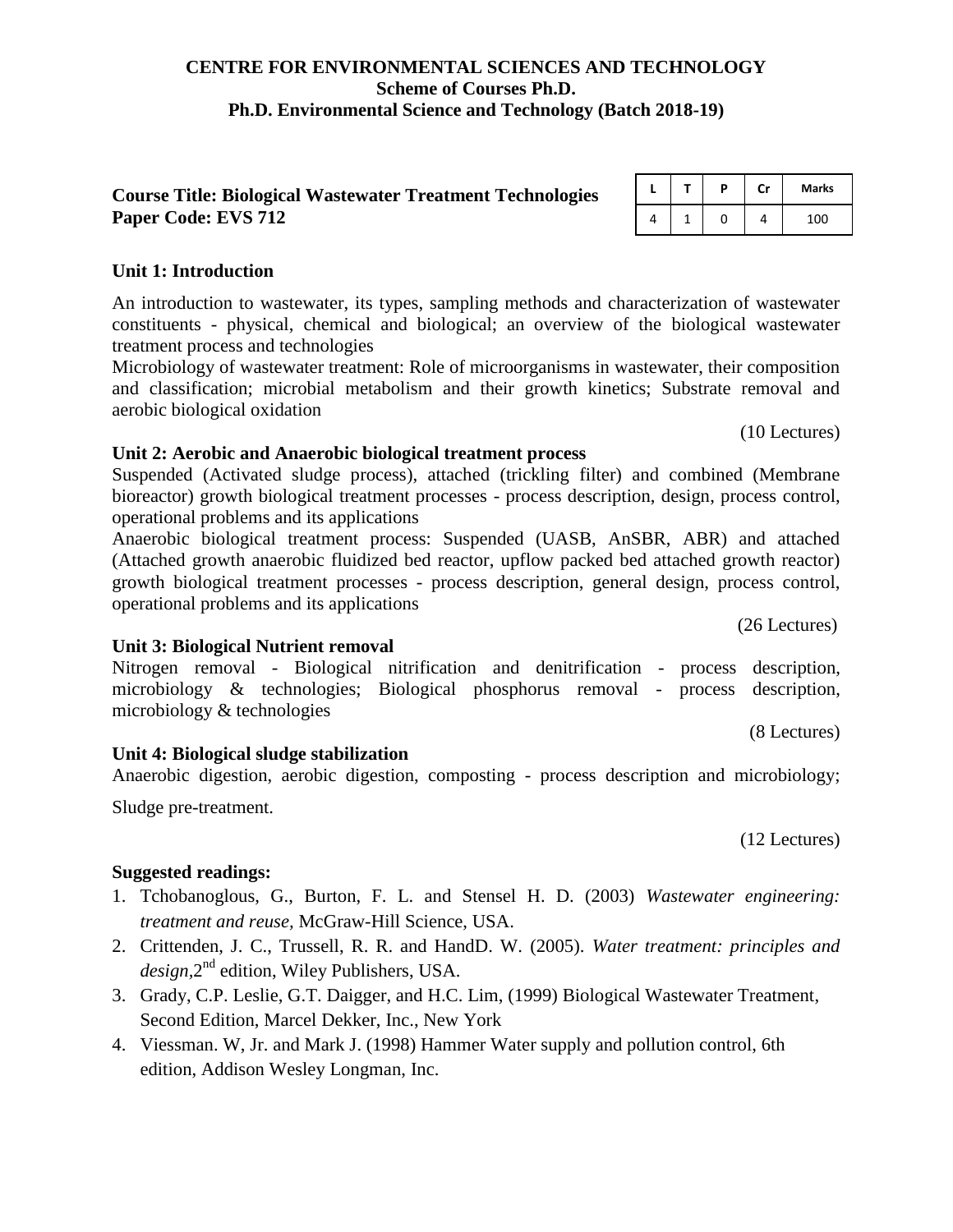#### **Ph.D. Environmental Science and Technology (Batch 2018-19) Course Title: Bioenergy and Bioproducts**

# **Paper Code: EVS 713**

## **Unit 1: Introduction**

| ⊥ | m | D | $\operatorname{Cr}$ | <b>Marks</b> |
|---|---|---|---------------------|--------------|
|   |   |   |                     | $\Omega$     |

Bioenergy- Prospects and challenges; Types- first, second, third and fourth generation biofuels, conversion routes of biomass to bioenergy; Biodiesel production; Bioproducts-Microbial metabolites, conversion processes - Fermentation, Factors influencing metabolite production, Pathways. (12 Lectures)

# **Unit 2: Fermentation for bioenergy production**

Bioethanol-Ethanol production from starch, sugar; lignocellulosic ethanol- pretreatments, saccharification, enzymatic hydrolysis, fermentation; metabolic pathways; factors; ABE fermentation.Biogas - feedstocks; processes in anaerobic fermentation; properties and composition of biogas, biogas plant- components, types; factors effecting biomethane formation; Biosolids- properties and application. Biohydrogen fermentation-Hydrogen production routes from biomass- dark, photo fermentation; metabolic process; factors; advances in hydrogen production- Genetic engineering, waste water utilization; Microbial fuel cell- principle and technology; ; algal biofuel- production, benefits and challenges. (16 Lectures)

# **Unit 3: Biopolymers**

Natural biopolymers**-** Cellulose, Protein, Nucleic acids; Biocomposites, Biofibres; Bioplastics:Types- Poly hydroxyalkanoates, Polylactic acid, Properties, Feedstocks; Production process, Biodegradation; Applications, Environmental impacts. (14 Lectures)

# **Unit 4: Biorefinery**

Concept of biorefinery;Applications-Energy, Fuel, Chemicals; Biorefinery of lignocellulose-Products from cellulose, hemicellulose, lignin; Paper and pulp industry; Enzyme production by solid state fermentation - cellulolytic,pectinolytic,ligninolytic,amylolytic and lipolytic enzymes; Environmental importance. (12 Lectures)

# **Suggested readings:**

- 1. Michele Aresta, Angela Dibenedetto and Frank Dumeignil. (2012). Biorefinery: From Biomass to chemicals and fuels. Walter De Gruyter Publishers, Germany.
- 2. Levy, S.L. (2011). Biofuels, Biorefinery and renewable energy: Issues and Developments. Nova Science Publishers, USA.
- **3.** Johnson, R.M., Mwaikambo,L.Y. and Tucker.N. (2003). Biopolymers. Smithers Rapra Technology Publishers, United Kingdom.
- **4.** Brain McNeil and Linda Harvey. (2008). Practical Fermentation Technology. Wiley Publishers, United Kingdom.
- **5.** EIRI Board. (2010). Modern Technology of Bioprocessing (Fermentation, Food, Enzyme, Pharmaceutical Industrial, Agricultural and Energy). Engineers India Research Institute Publishers,New Delhi.
- 6. Stansbury, P.F. (1999). Principles of Fermentation Technology, 2nd Edition. Butterworth-heinemann. Burlington, MA.
- 7. Pandey, A., Larroche, C. and Carlos Ricardo Soccol. and Claude –Gilles Dussap. (2009). Advances in Fermentation Technology. Asiatech Publishers Inc, New Delhi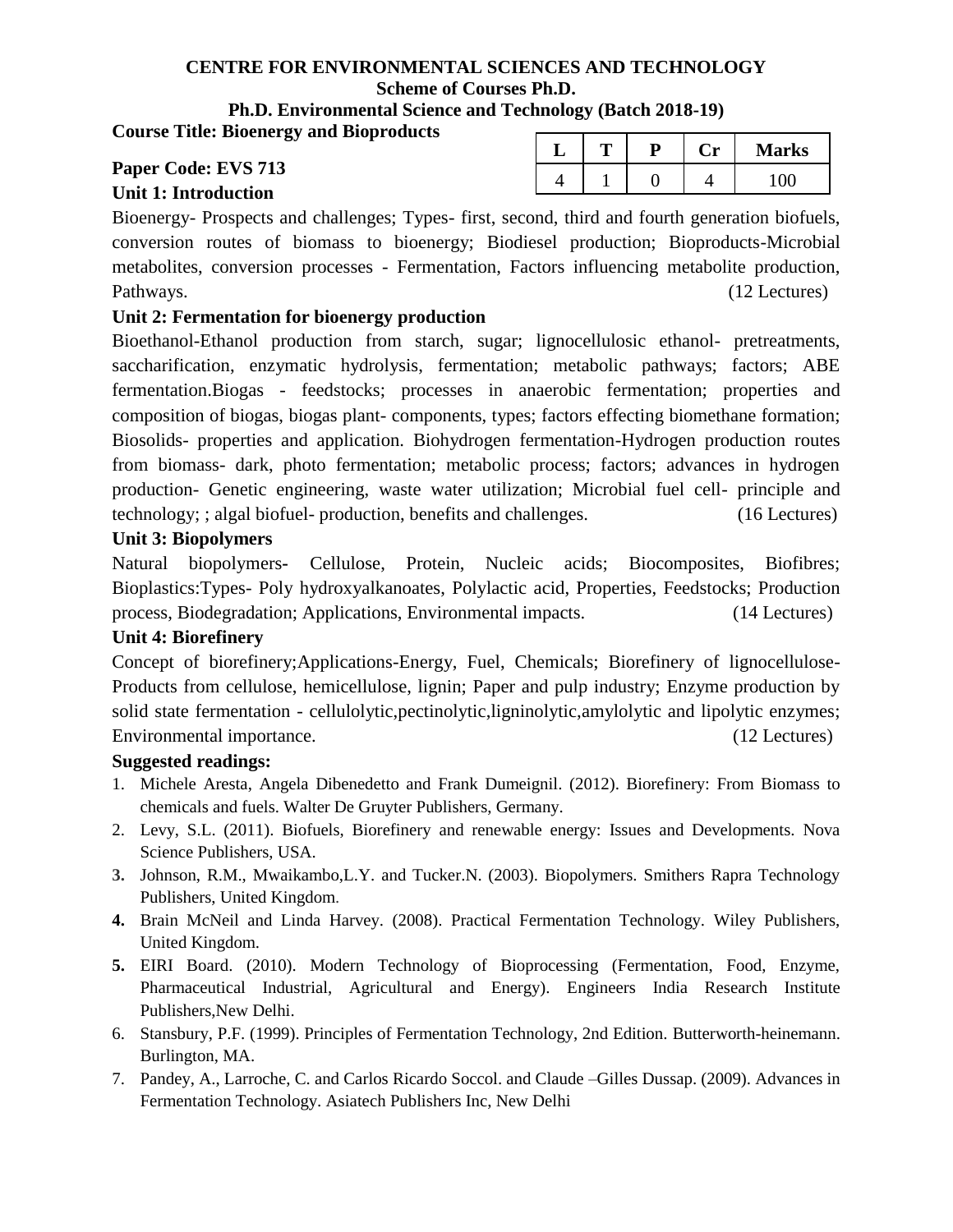**Course Title: Applications of Remote Sensing and GIS in Environmental Management Paper Code: EVS 714**

| ∸ | m | D | ۰. | <b>Marks</b> |
|---|---|---|----|--------------|
|   |   |   |    | ν            |

## **Unit 1: Methods in Geosciences-An overview of GIS, GPS, Remote Sensing, Google Earth**

Georeferencing; Digitization; Active and passive remote sensing; Types of platform; Types of orbits (Geostationary, Polar, Sun-synchronous); Scanning Systems (Pushbroom and Whiskbroom); Types of Sensors; GPS; Google Earth.

(10 Lectures)

# **Unit 2: GIS - Basic Concepts and Spatial Analysis**

Concept of space and time; Elements of GIS; Map Projection; Data structures in GIS: Raster and Vector data, Hierarchical, Network and relational data, Geo-relational and object oriented vector data structure; Vector and Raster based analysis; Overlays operations; Map algebra; Grid based operations; Buffering; Network Analysis; Terrain Analysis; Spatial analysis (Supplemented with laboratory Practicals).

(14 Lectures)

# **Unit 3: Remote Sensing – Energy response mechanism and Digital Image Processing**

Definition; Electromagnetic Radiation (EMR) spectrum; Types of Resolutions: Spatial, Spectral, Radiometric and Temporal; Spectral signatures; Energy response mechanism; Atmospheric windows; Basic geometric characteristics of aerial photographs; Scale; Resolution; overlaps; flight planning; factors governing interpretability; Elements of photo interpretation; False Colour Composite (FCC); Image Fusion; Image contrast; stretching and image filtering, Multispectral remote sensing, Remote Sensing of water and land surface features, Unsupervised and supervised classification, accuracy assessment (Supplemented with laboratory Practicals).

(18 Lectures)

# **Unit 4: Environmental Applications of Remote Sensing and GIS**

Role in environmental modelling and management; natural hazard management (floods, landslides, earthquakes); monitoring water quality and soil quality; wasteland mapping; mineral/oil exploration; resource management; Environmental Impact Assessment (EIA) studies; site-suitability analysis; land use mapping; lithological and structural mapping; hydrogeological studies and groundwater zonation mapping, role of GIS in studying air pollutants dispersal and its modelling. (14 Lectures)

#### **Suggested Readings**

- 1. Lillesand, T.M., Keifer, R.W. and Chipman J.W. (2007). Remote Sensing and Image interpretation, Wiley India Pvt Ltd., India.
- **2.** John R. Jensen (2008). Remote Sensing of the Environment (2nd Ed.) Dorling Kindersley India.
- 3. Basudeb Bhatta (2008). Remote Sensing and GIS, Oxford University Press, USA.